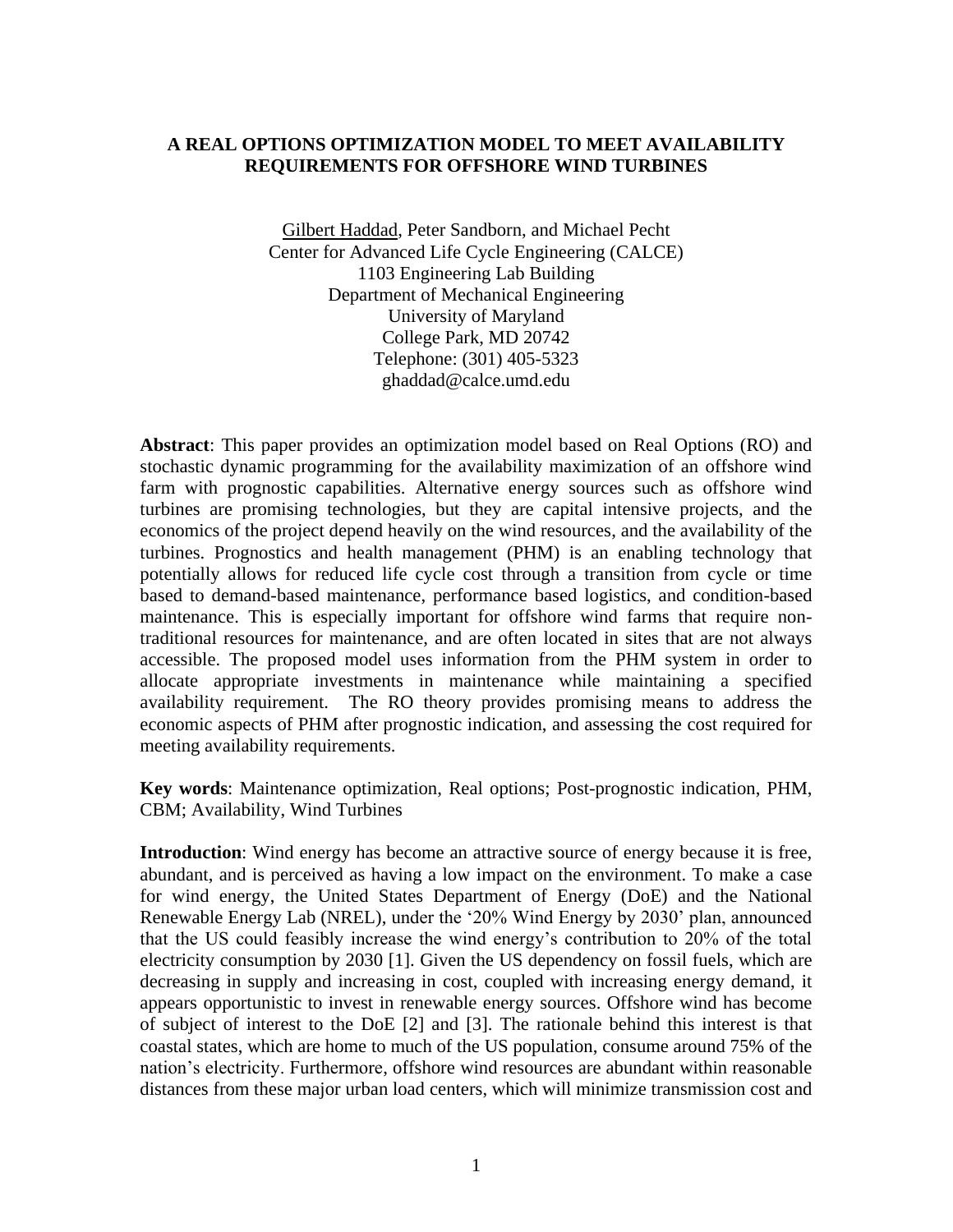efficiency [\[2\].](#page-8-1) Operation and Maintenance (O&M) accounts for the second largest contributor to the life-cycle cost of offshore wind turbines as can be seen in Figure 1. Hence the importance of decreasing and optimizing O&M has become a major topic of research.



Figure 1: Estimated Life-Cycle Cost Breakdown for a Typical Baseline Offshore Wind Project [\[2\]](#page-8-1)

Wind farms are capital intensive projects, and the economics of these projects depend heavily on the wind resources, and the availability of the turbines. Availability is the ability of a service or a system to be functional when it is requested for use or operation [\[4\].](#page-8-3) Wind farms cannot be depended on for energy generation if they are always down waiting for maintenance. Availability of a system is a function of the system"s reliability and how efficiently it can be maintained when it does fail. There are different approaches to maintenance, but fundamentally, depending on if a system has failed, when we think it will fail, how it has failed, etc., there are decisions that need to be made about how to and when to maintain it. Condition monitoring (CM) and prognostics and health management (PHM) have increasingly became of interest to the wind energy community [\[5\].](#page-8-4) PHM is a discipline consisting of technologies and methods to assess the reliability of a product in its actual life cycle conditions to determine the advent of failure and mitigate system risk, [\[6\]](#page-8-5) and [\[7\]](#page-8-6) . It is a technology that allows complex systems to shift from traditional time or cycle-based maintenance to condition-based maintenance (CBM). It is also an enabler of performance-based contracts and potentially reduces life-cycle cost.

Maintenance of offshore wind farms is challenging as it requires non-traditional resources such as vessels with cranes along with dedicated maintenance crews. Weather conditions may also play an important role; crews cannot perform maintenance if weather conditions are adverse. This work proposes a new method to find optimal maintenance policies for wind farms and contributes to finding the cost/investment needed to maintain a required availability.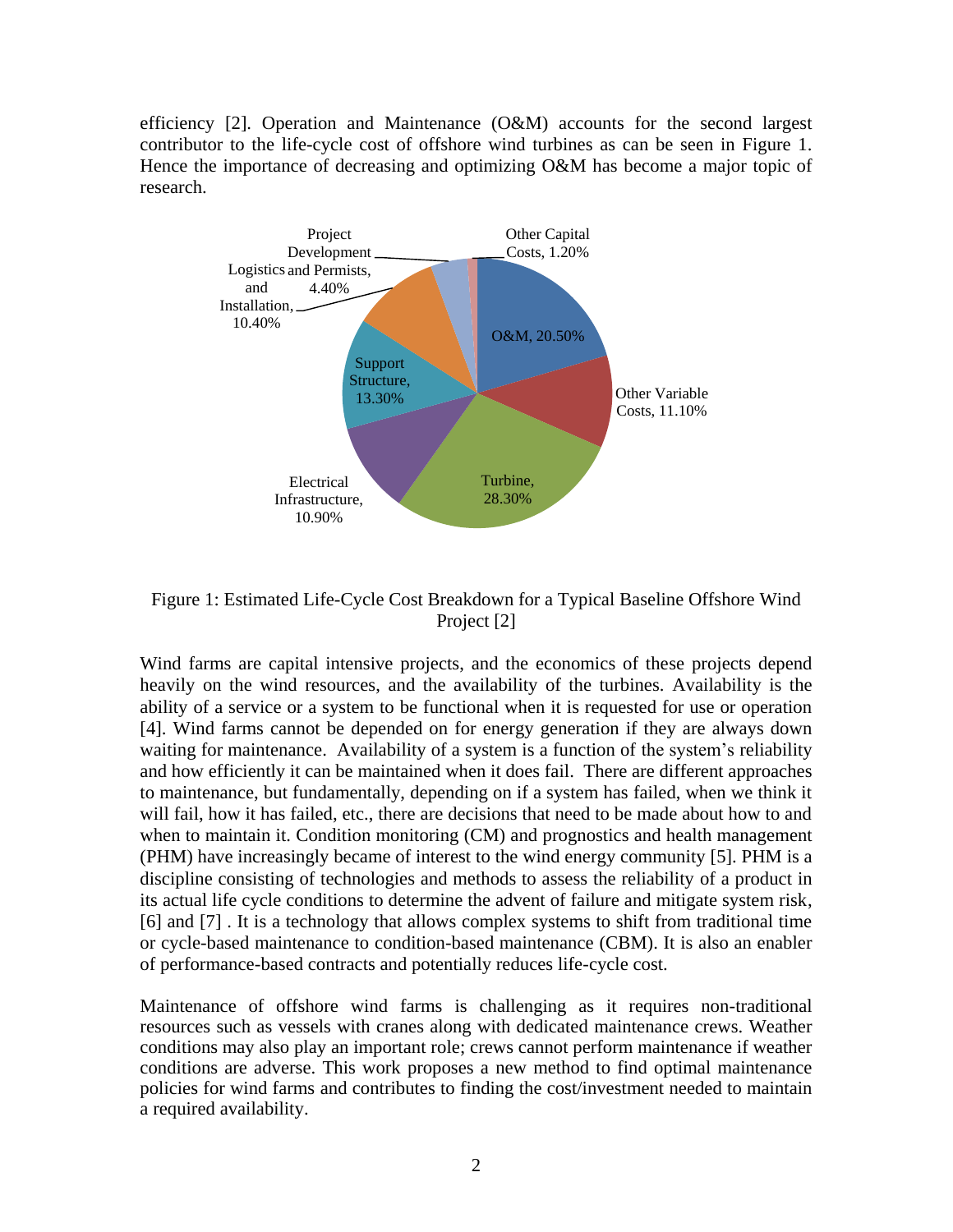This paper is structured as follows: the benefits of PHM are first discussed. The maintenance flexibility that PHM provides is then formally introduced. The mathematical formulation of the optimization model is provided, and an example of a hypothetical wind farm is presented, then the conclusions are discussed.

**PHM Enabling New Maintenance Paradigms**: PHM has been shown to be beneficial for the health management of systems, and potentially provides a number of benefits (defined as cost avoidance opportunities) including, [\[6\],](#page-8-5) [\[4\]](#page-8-3) and [\[8\]:](#page-8-7)

- Avoiding failures
	- Minimizing the cost of unscheduled maintenance
	- Increasing availability
	- Reducing risk of loss of system
	- Increased human safety
- Minimizing loss of remaining life
	- Minimizing the amount of remaining life thrown away by scheduled maintenance actions
- Logistics (reduction in logistics footprint)
	- Better spares management
	- Optimization of resource usage
- Improved repair
	- Better diagnosis and fault isolation
	- Reduction in collateral damage during repair
- Reduction in redundancy (possible in the long term)
- Reduction in no-fault-founds

PHM has emerged as a key enabler for achieving system reliability/quality, maintainability, testability, safety, and affordability. Hameed et al. [\[5\]](#page-8-4) provides a review of the PHM methods implemented on wind turbines. These include: vibration analysis for bearings and gearboxes, oil analysis, thermography for failure identification of electronics, physical condition of material, strain measurements for blades, process parameters, and performance monitoring. These methods vary in their degree of maturity - some of them are implemented on a large number of turbines, while others are still in the proof-of-concept stage.

Current maintenance practice for wind farms mainly consists of scheduled maintenance, corrective maintenance (CM), and preventive maintenance, [5] and [\[9\].](#page-8-8) Researchers have addressed the optimization of maintenance for wind farms, however the research for offshore wind farms is less abundant and the reason is that PHM is still at early stages in offshore wind farms, and the number of offshore wind farms is still relatively small compared to farms on land. Byon et al. [\[10\]](#page-8-9) examine optimal repair strategies for wind turbines operated under stochastic weather conditions. Based on the information from insitu monitoring, the authors derive an optimal preventive maintenance policy that minimizes the expected average cost over an infinite horizon based on a Markov process. Rademakers et al. [\[11\]](#page-9-0) describe two simulation models for O&M, and illustrate the features and benefits of their models through a case study of a 100 MW offshore wind farm.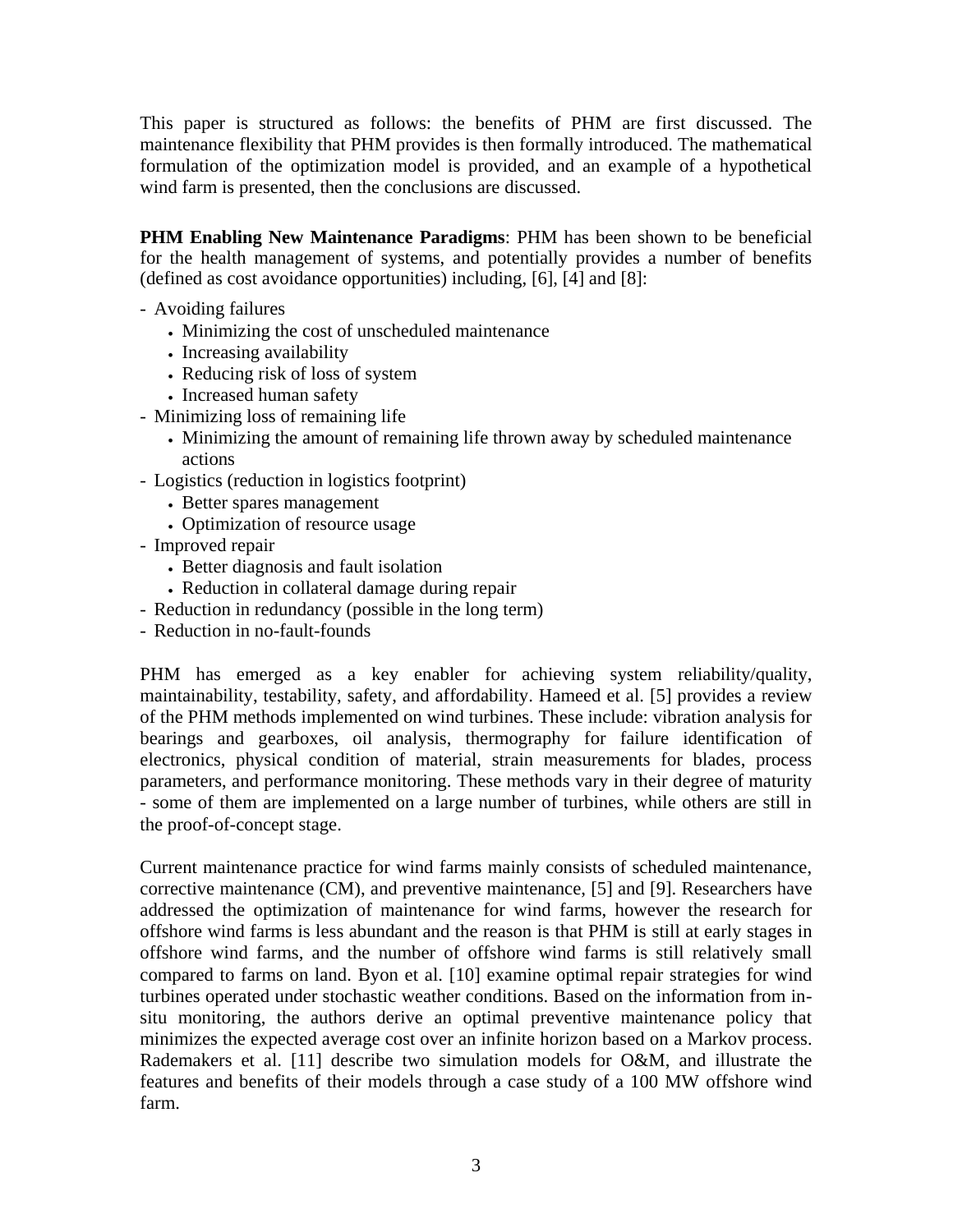The current work differs from published work in that it provides a new economic basis to value the options that arise to the decision-maker after a prognostic indication. This can lead to a method to quantify the value PHM brings to its user, and a basis to manage the flexibility (e.g., when to perform maintenance after a prognostic indication) enabled by PHM systems using Real Options (RO) theory. Real Options Analysis (ROA) is extended from the class of financial options where the underlying assets are real assets or opportunities for cost avoidance (rather than securities that can be traded) [\[12\].](#page-9-1) No research has been performed on RO-based methods to optimize maintenance decisions for offshore wind farms.

CBM has been shown to be an effective way to approach the health management of systems. However, CBM has drawbacks; one of them is illustrated in Figure 2. Suppose a wind farm has 40 turbines with prognostic capabilities (e.g., performance monitoring). If all of the turbines had prognostic indications, each indicating a different remaining useful life (based on accumulated degradation), what is the optimal way to perform maintenance when the maintenance vessel is at the wind farm? For example, which of the turbines circled in Figure 2 should be maintained? What criteria would be used to decide?



Figure 2: Illustration of Accumulated Degradation on 40 Wind Turbines

The maintenance of wind farms involves the logistics associated with assets needed to perform maintenance and can be costly. If the wind turbines are off shore, for example, sending the maintenance vessel to the wind turbines is an expensive proposition and knowing which of the turbines need to be fixed when the maintenance vessel is on site is important – it may be significantly less expensive to throw away RUL in some wind turbines than to risk having them non-operational or having to make special trips to them for maintenance. Furthermore, a minimum overall availability must also be ensured of the wind farm becomes quickly unviable.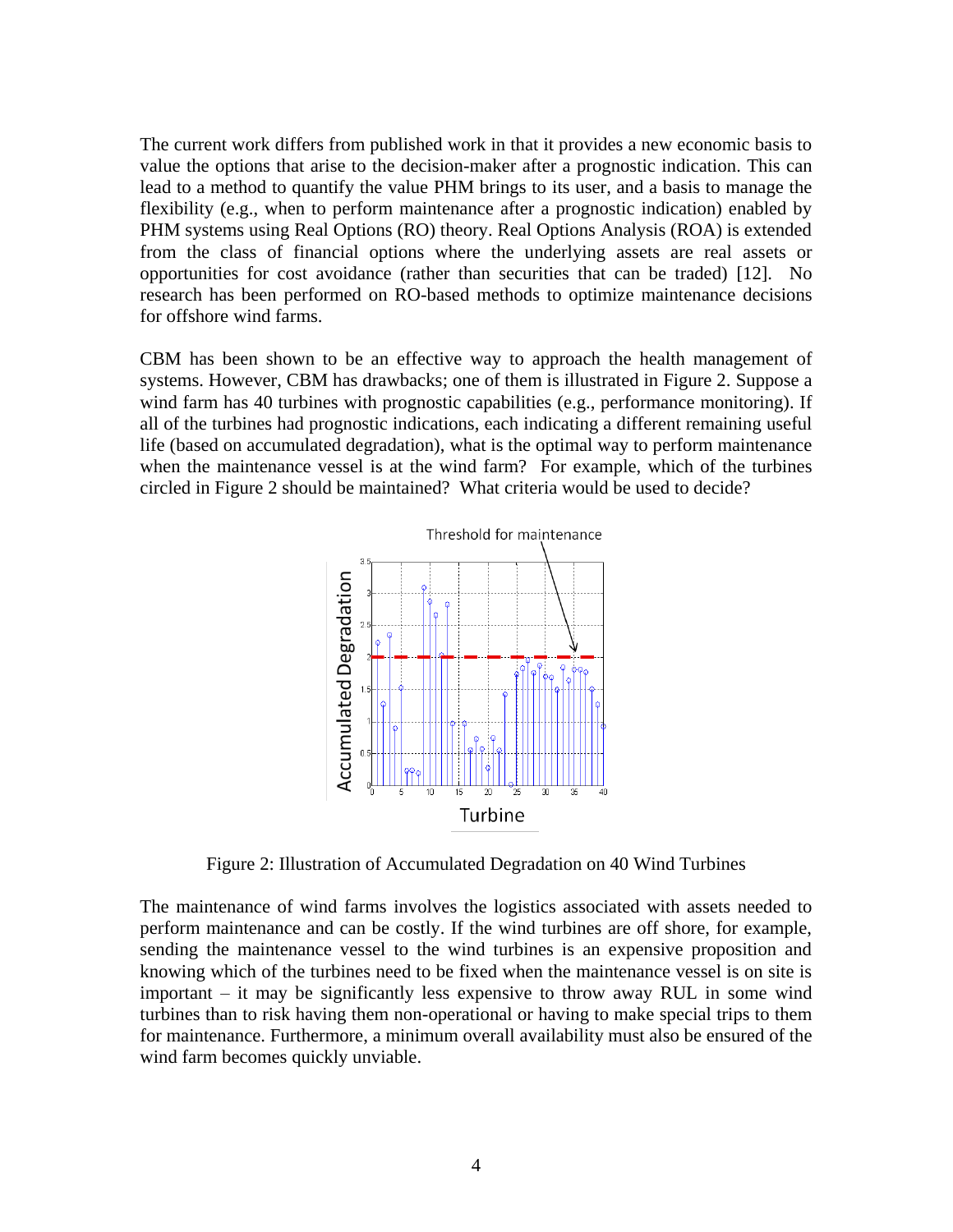**The Flexibility Enabled by PHM:** RUL is the remaining useful life that a system has and it effectively represents the lead time (subject to appropriate uncertainties) for the decision-maker or other maintenance entities to take preventive actions prior to a failure. This can be described as a flexibility phenomenon whereby entities involved with the operation, management, and maintenance of a system have the flexibility to take actions within or after the end of the RUL. Hence assessing the value of the using the RUL is of prime importance and gives the decision-maker the true value of cost avoidance when using PHM. Minimizing the amount of remaining useful life thrown away is an example whereby the knowledge about the time of the failure (or time to the failure) allows the decision maker to avoid unscheduled maintenance (where the system is run to failure) and scheduled maintenance (where useful life may be thrown away by changing or removing a part when it still has remaining useful life).

When an anomaly is detected in a PHM-enabled system, and the remaining useful life (RUL) of the system is estimated, the decision maker is then faced with multiple choices called options, which can be exercised or not exercised to manage the health of the system. An 'option' is a right, but not an obligation to take a particular action in the future. Real Options Analysis (ROA) is used to value or assign a monetary equivalent to the maintenance options arising from the implementation of PHM. The quantifications of the options will eventually lead to an optimization problem that identifies the optimal management of the system.

In the wind farm problem, when a prognostic-indication is obtained the decision-maker has the option to turn the turbine off in order to avoid further damage, modify the wind turbine's operation in such a way as to reduce the loading, or continue normal operation (do nothing). Note that there are several uncertainties that tie into the picture and should be accounted for in the ROA analysis. For this purpose, it is essential to draw a distinction between two types of risks for the ROA analysis: market risks and private risks. Risks that can be captured in the value of a traded security are market risks and all others are private risks [\[13\].](#page-9-2) As an example the price of power produced by wind turbines may be regarded as market risk because it is contingent on the price of other sources. An example of private risk is the risk associated with the technology and its efficiency. This distinction between the types of risks is important for the valuation process and usually dictates the most appropriate real option valuation method to be used. For projects involving path-dependence (typical for engineering problems) and private risk along with the market risk, methods like simulations and stochastic programming are generally used [\[14\].](#page-9-3)

**Mathematical Formulation:** PHM enables the flexibility to shift from cycle-based or schedule-based maintenance to more cost-effective, condition-based maintenance. The latter has its own drawbacks and needs to be optimized. RO is used to optimize which turbines to be maintained each time a maintenance vessel is at the wind farm. Maintaining a turbine can be regarded as an investment under uncertainty. Uncertainty can arise from multiple sources: uncertainty in the prediction of the RUL, uncertainty in the market price for power, and uncertainty in weather conditions. The problem can be formulated to determine the optimal portfolios of real options to purchase [\[15\]](#page-9-4) and [\[16\]](#page-9-5) .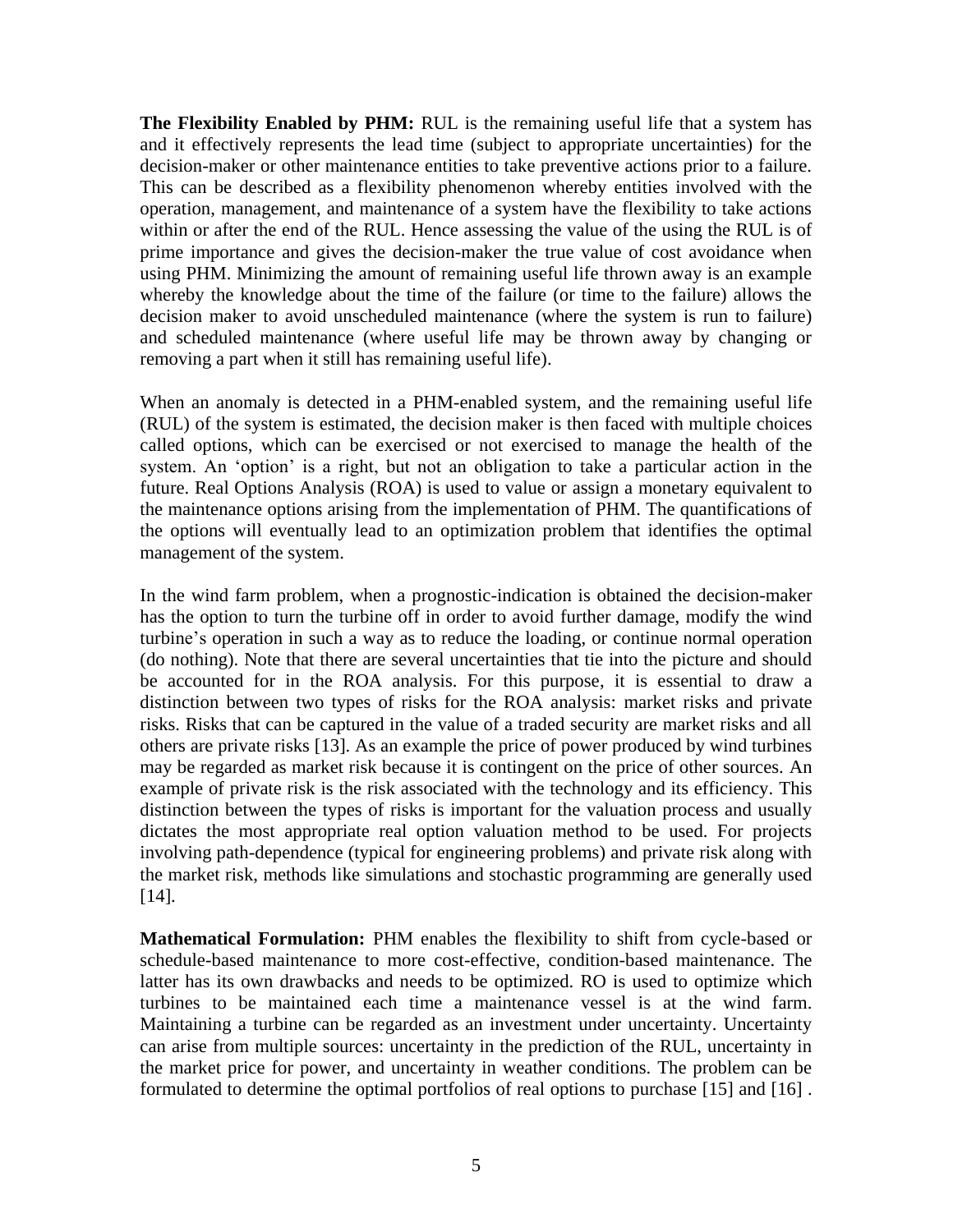Optimization of maintenance for these systems provides a significant opportunity for cost reduction. Figure 3 is a decision tree for one turbine. We consider two stages for the formulation. In dynamic-programming terminology, each point where decisions are made is usually called a stage of the decision-making process. Maintenance can be carried out in stage 1, in stage 2, or in both.



Figure 3: Illustration of a Wind Farm with Four Turbines

The information that summarizes the knowledge required about the problem in order to make the current decisions is called a state of the decision-making process. In the turbine example they represent degradation state. States indicate the health of the turbine at a particular stage. A turbine starts from a healthy state, and degrades with time and operation. The turbine can transition to different states. A state indicates the degradation level of the turbine. The information about the states is obtained from the PHM and condition monitoring system. This is analogous to a "health index" for the turbine. A probability is associated with the transition between states. The transition probability is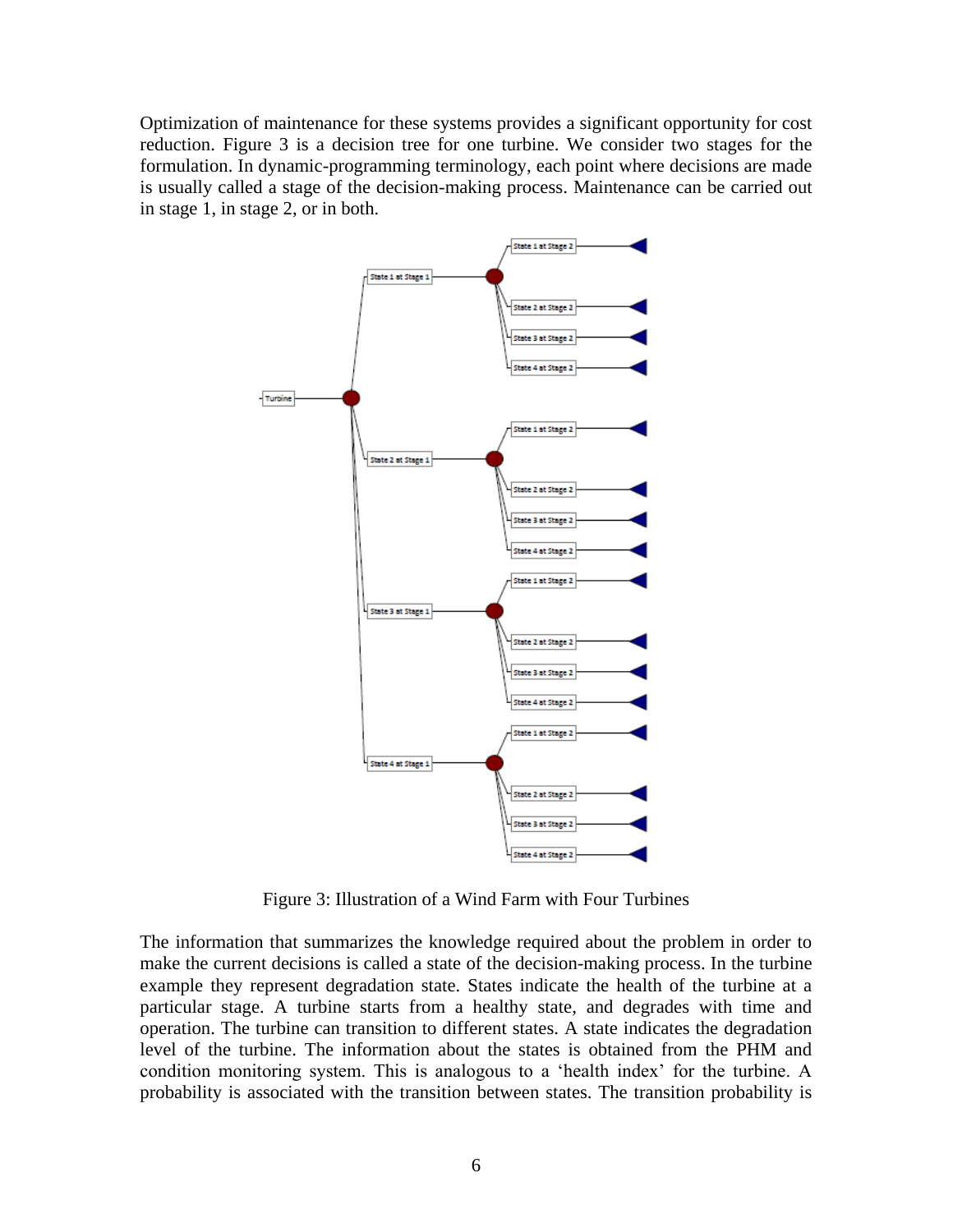associated with the uncertainty in the PHM system; i.e., how accurately it can assess the state of the turbine at each stage.

The implementation of PHM can be considered as the purchase of maintenance options. A sunk cost is invested in PHM, which will provide knowledge about the states of the system in the future, hence enabling condition-based maintenance. This problem can be considered a portfolio optimization problem where the decision-maker has to invest the lowest amount possible in maintenance (to maximize the profit) while satisfying a required availability. The solution to such a problem can be performed by stochastic dynamic programming as outlined below [\[15\].](#page-9-4)

The set of feasible decisions is given by:

$$
X(C_t) = \begin{cases} X_t \epsilon \{0, 1\}^l : \sum_{i \in I} \alpha_{it} X_{it} \le B_t \\ X_{it} = 0 \text{ if } C_{it} = \phi \ \lor i \epsilon I \end{cases}
$$
(1)

where,

 $C_t$  = the state of turbine *i* at stage *t* 

- $X_{it}$  = the decision variable of whether to invest in maintenance in turbine *i* at stage *t* 0 means do not invest, and 1 means invest
- $\alpha_{it}$  = the cost of maintaining turbine *i* at stage *t*

 $B_t$  = the budget available for stage *t* 

 $e$  = desired state at the end of stage 2

 $V =$  maintenance decision

Equation (1) says that the investment in maintenance at each level should be less than the budget. If we want to choose an optimal investment strategy to maximize the probability that at least one turbine will be in the healthy state at stage 2, then we solve for  $\{0,1\}$ decisions indicating funding/no-funding decisions using the following stochastic program [\[15\]:](#page-9-4)

$$
V_t(C_t) = min_{X_t \in X(C_t)} E\{V_{t+1}(C_{t+1}) | C_t, X_t\}
$$
\n(2)

where

$$
V_{t+1}(C_{t+1}) = \begin{cases} 1 \text{ if } C_{i,t+1} = e \text{ for some } i \in I \\ 0 \text{ otherwise} \end{cases}
$$
 (3)

**Example:** We consider a hypothetical wind farm with four turbines to demonstrate the method outlined in equations (1)-(3). The objective is to determine the optimum subset of turbines to be maintained at each stage given a budget constraint that can be spent on maintenance for each stage in monetary units (MU). The goal is to meet an availability requirement that at least one turbine should be in operation after stage 2.

The assumed cost for maintenance for each turbine at each stage is given in Table 1. The table is an input to the model. The cost of performing maintenance is different for each turbine because of the stochastic nature of the degradation of systems, and the specific subsystem to be maintained: the maintenance of a gearbox is more costly than the maintenance of power electronics device.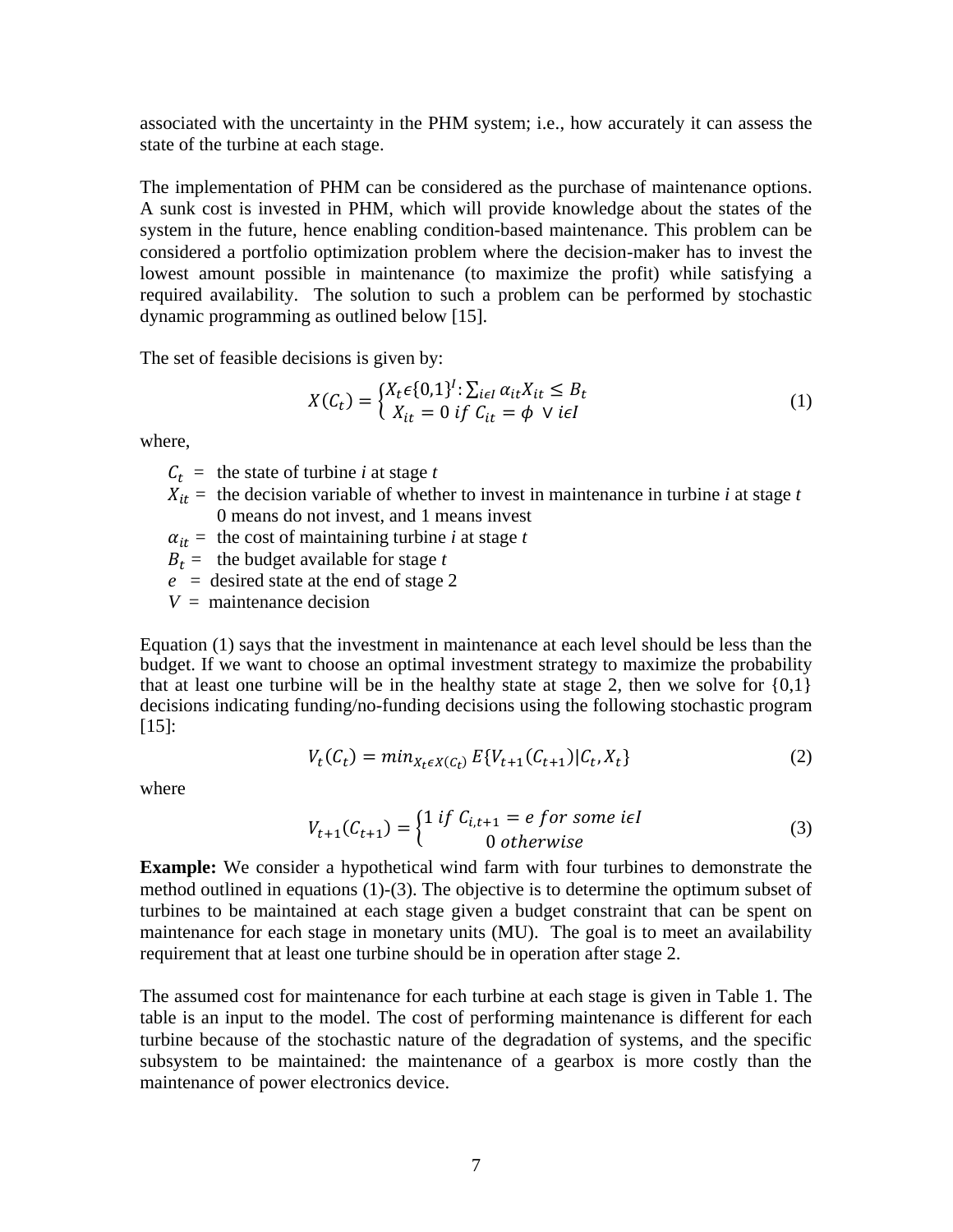A budget constraint of MU 15K is assumed for stage 1, and MU 30K is assumed for stage 2. These represent the amount of investment available to the decision maker at each stage.

| <b>Maintenance Costs</b> | <b>Time Period (Stage) 1</b> | <b>Time Period (Stage) 2</b> |
|--------------------------|------------------------------|------------------------------|
| <b>Turbine 1</b>         | <b>MU 3.6K</b>               | MU 7K                        |
| <b>Turbine 2</b>         | <b>MU 5.8K</b>               | MU 9K                        |
| Turbine 3                | MU 8K                        | <b>MU 12.54K</b>             |
| <b>Turbine 4</b>         | <b>MU 5.5K</b>               | <b>MU 14.5K</b>              |

Table 1: Cost of Required Maintenance

Solving equation (2) is analogous to saying that we are minimizing the probability of failure; this will indicate which turbines are to be maintained now given the costs in Table 1.

The problem of having one turbine operating at stage 2 can be formulated as the probability of success of a turbine. A success signifies that a turbine reaches stage 2 with a state *e* (as illustrated in the Appendix):

P(turbine 1 OR turbine 2 OR turbine 3 OR turbine 4 is in operation after stage 2) =  $P(turbine 1 succeeds) + P(turbine 2 succeeds) + P(turbine 3 succeeds) +$  $P(turbine 4 succeeds) -$ 

 $\sum_{i \neq j, i, j=1,2,3,4} (turbine i \& j succeed) + \sum_{i \neq j \neq k, i, j, k=1,2,3,4} (turbine i \& j \& k succeed) (turbine 1 & turbine 2 & turbine 3 & turbine 4 succeed)$  (4)

The solution of equations (1)-(3) provides the optimal maintenance strategy. It can be equivalently solved with equation (4), which states that at least one turbine should operate by the end of stage 2. At stage 1, the maintenance vessel can only maintain one, two, or a maximum of three turbines. This is cause by the budget constraint of MU 15K. For example, turbines 2 and 3 can be maintained with a cost of MU 13.8 K. Another combination can be turbines 1, 2, and 4 with a cost of MU 14.9K. Similar combinations are chosen at stage 2. The underlying assumption in this hypothetical example is that a turbine has to be maintained in stage 1 in order to be maintained at stage 2. The probability of success is obtained by multiplying the probabilities of reaching state e at stage 2 by the probability of stage 1. For example, using the numbers from the Appendix, the probability of turbine 1 reaching state *e* at stage 2 is obtained by:

P(turbine 1 is in operation after stage 2) =  $0.3 * 0 + 0.2 * 0.1 + 0.3 * 0.3 + 0.2 *$  $0.6 + 0 \times 1 = 0.23$ .

Hence the probability of failure is  $(1-0.23) = 0.77$ . Solving the entire problem results in the optimal strategy of maintaining turbines 3 and 4 in stage 1. This will guarantee that the availability requirement of having at least one turbine functional after stage 2 while meeting the budget constrain.

**Conclusions**: This paper presents a new real options model to optimize the maintenance of offshore wind turbines where an availability requirement must be met. PHM gives the necessary information for the model by indicating the health of the system. Furthermore,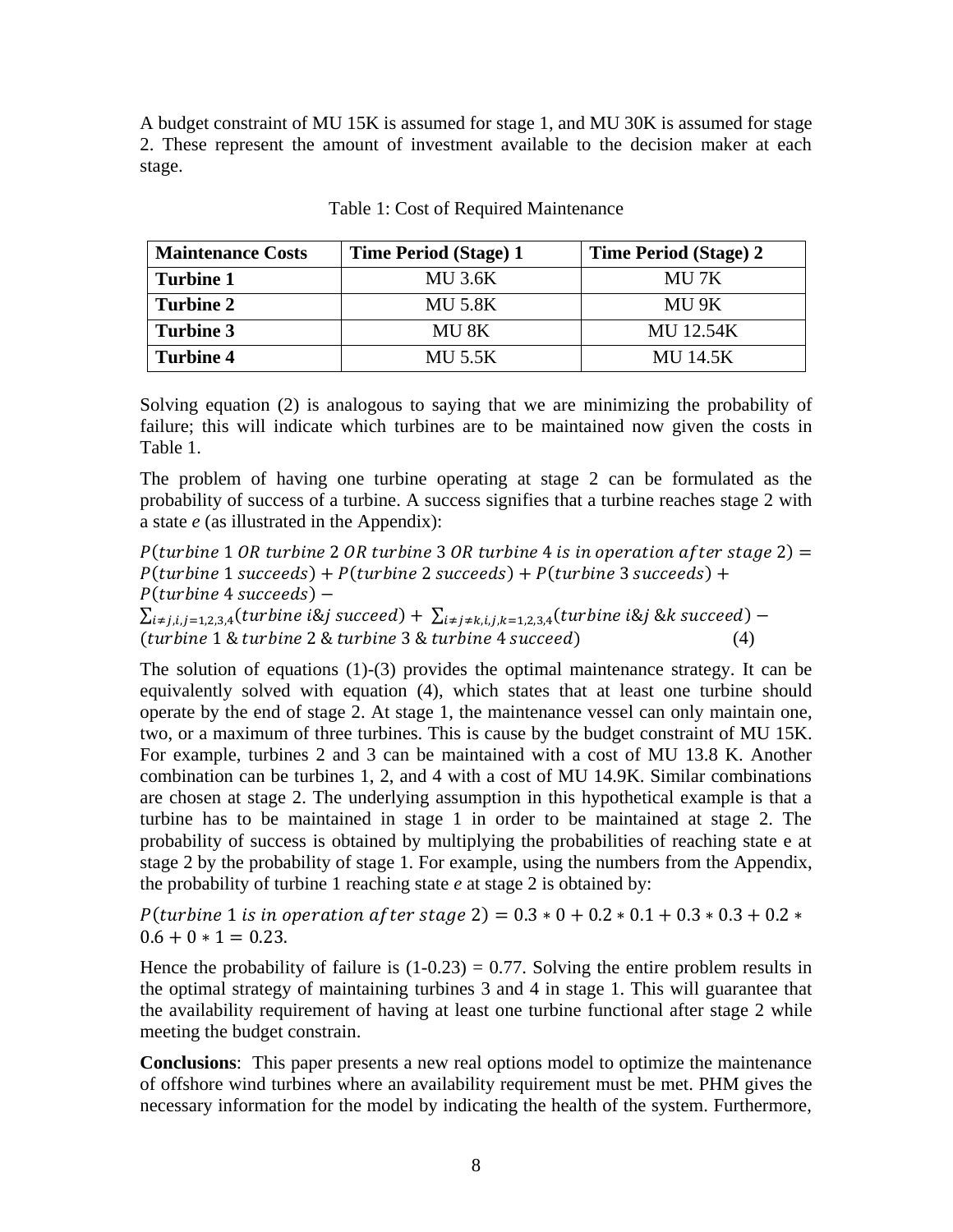the proposed model can be used for scheduling condition-based maintenance. PHM introduces flexibility in the form of different options available to the decision-maker after a prognostic indication. A mathematical model for the analysis of the option to wait to perform maintenance was formulated. The model is based on stochastic dynamic programming, and identifies the optimal combination of turbines to be maintained in the wind farm when maintenance can be performed. A hypothetical example that shows how the model works was provided. The underlying assumption in the example is that the PHM system provides the transition probabilities which are indicative of the health of the turbines. The framework introduced provides promising means for the health management of systems with prognostic capabilities, and can be used to as address several issues: how much extra investment in PHM is justified to meet a specified availability requirement, the cost of maintaining availability requirements, the value in monetary terms that waiting to perform maintenance brings to the decision-maker.

## **References**:

- <span id="page-8-0"></span>[1] U.S. Department of Energy-Energy Efficiency and Renewable Energy, "20% Wind Energy by 2030, Increasing Wind Energy"s Contribution to U.S. Electricity Supply," July 2008
- <span id="page-8-1"></span>[2] W. Musial and B. Ram, "Large-Scale Offshore Wind Power in the United Sates Assessment of Opportunities and Barriers," National renewable Energy Lab, Technical report, September 2010
- <span id="page-8-2"></span>[3] M. Schwartz, D. Heimiller, S. Haymes, and W. Musial, "Assessment of Offshore Wind Resources for the United States," National Renewable Energy Lab, Technical report, June 2010
- <span id="page-8-3"></span>[4] T. Jazouli and P. A. Sandborn, "A 'Design for Availability' [Approach for Use with PHM,](http://www.phmsociety.org/node/360)" Proceedings of The Prognostics and Health Management Conference, Portland, OR, October 2010
- <span id="page-8-4"></span>[5] Z. Hameed, Y.S. Hong, Y.M. Cho, S. Ahn, C.K. Song, "Condition Monitoring and Fault Detection of Wind Turbines and Related Algorithms: A Review," Renewable and Sustainable Energy Reviews, vol. 13, 1–39, 2009
- <span id="page-8-5"></span>[6] M. Pecht, Prognostics and Health Management of Electronics, Wiley-Interscience, August 2008
- <span id="page-8-6"></span>[7] S. Cheng, M. Azarian, and M. Pecht, "Sensor Systems for Prognostics and Health Management," Sensors, No. 10, pp.5774-5797, 2010
- <span id="page-8-7"></span>[8] K. Feldman, T. Jazouli, and P. Sandborn, "A Methodology for Determining the Return on Investment Associated With Prognostics and Health Management," IEEE Transactions on Reliability, Vol. 58, No. 2, June 2009
- <span id="page-8-8"></span>[9] J. Andrawus, J. Watson, M. Kishk, and A. Adam, "Determining an Appropriate Conditionbased Maintenance Strategy for Wind Turbines," The 2nd Joint International Conference on Sustainable Energy and Environment (SEE 2006)
- <span id="page-8-9"></span>[10] E. Byon, L. Ntaimo, and Y. Ding, "Optimal Maintenance Strategies for Wind Turbine Systems Under Stochastic Weather Conditions," IEEE Transactions on Reliability, Vol. 59, No. 2, June 2010 393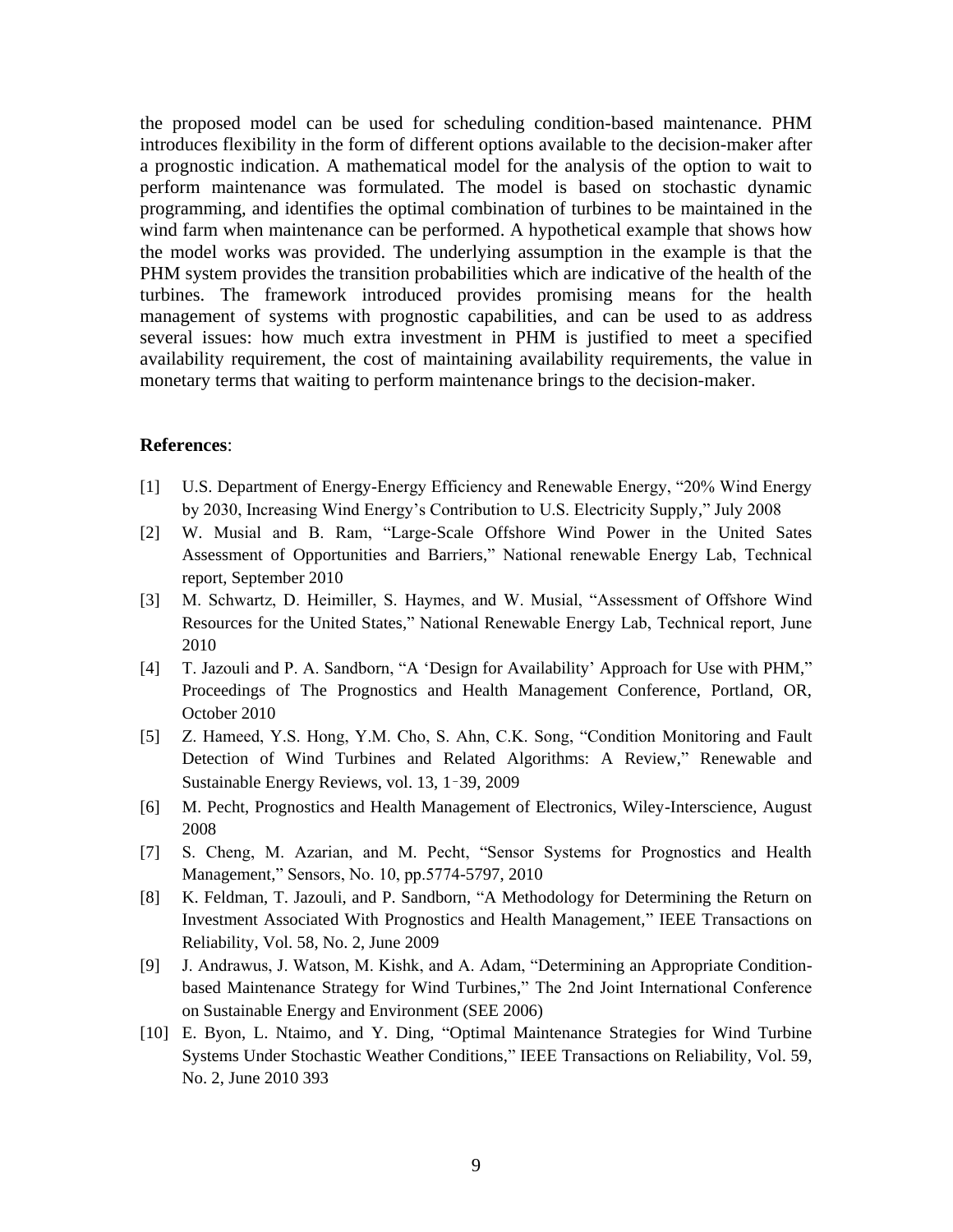- <span id="page-9-0"></span>[11] L. Rademakers, H. Braam, M. Zaaijer, and G. van Bussel, "Assessment and Optimization of Operation and Maintenance of Offshore Wind Turbines," ECN Wind Energy, Tech. Rep. ECN-RX-03-044, 2003.
- <span id="page-9-1"></span>[12] T. Copeland and V. Antikarov. Real Options: A Practitioner's Guide. Texere, 2001.
- <span id="page-9-2"></span>[13] P. Kodukula and C Papudesu, "Project Valuation Using Real Options, a Practitioner's Guide," J. Ross Publishing, 2006
- <span id="page-9-3"></span>[14] A. Borison, "Real Options Analysis: Where are the Emperor's Clothes?" Journal of Applied Corporate Finance, Vol. 17, No. 2, pp. 17–31, 2005.
- <span id="page-9-4"></span>[15] J. M. Eckhause, D. R. Hughes, and S. Gabriel, "Evaluating Real Options for Mitigating Technical Risk in Public Sector R&D Acquisitions," International Journal of Project Management, Vol. 27, pp. 365-377, 2009
- <span id="page-9-5"></span>[16] S. Gabriel, "Stochastic Dynamic Programming and Real Options," Probabilistic Optimization, Course Notes, 2010.
- [17] K. Dykes and R. de Neufville, ["Real Options for a Wind Farm in Wapakoneta, Ohio:](http://ardent.mit.edu/real_options/Real_opts_papers/Dykes_%20WWEC%202008_Final_Oct08.pdf) [Incorporating Uncertainty into Economic Feasibility Studies for Community Wind,](http://ardent.mit.edu/real_options/Real_opts_papers/Dykes_%20WWEC%202008_Final_Oct08.pdf)" World Wind Energy Conference of 2008, Kingston, Ontario, Canada, June 24-26, 2008
- [18] G. V. Bussel, "The development of an expert system for the determination of availability and O&M costs for offshore wind farms," in 1999 European Wind Energy Conference and Exhibition, Conference Proceedings, Nice, France, 1999, pp. 402–405.

**Appendix:** The following tables list the transition probabilities assumed for the wind farm example presented in this paper.

|           | Stage 1 State | Probability      |
|-----------|---------------|------------------|
| Turbine 1 | $\rm{a}$      | 0.3              |
|           | $\mathbf b$   | 0.2              |
|           | $\mathbf c$   | 0.3              |
|           | $\mathbf d$   | 0.2              |
|           | $\mathbf e$   | $\boldsymbol{0}$ |
| Turbine 2 | $\rm{a}$      | 0.2              |
|           | $\mathbf b$   | 0.3              |
|           | $\mathbf c$   | 0.4              |
|           | $\rm d$       | 0.1              |
|           | ${\bf e}$     | $\mathbf{0}$     |
| Turbine 3 | a             | 0.2              |
|           | $\mathbf b$   | 0.2              |
|           | $\mathbf c$   | 0.3              |
|           | $\rm d$       | 0.2              |
|           | ${\rm d}$     | 0.2              |
| Turbine4  | a             | 0.2              |
|           | $\mathbf b$   | 0.3              |
|           | $\mathbf c$   | 0.3              |
|           | ${\rm d}$     | 0.15             |
|           | ${\bf e}$     | 0.05             |

Table 3- Transition probabilities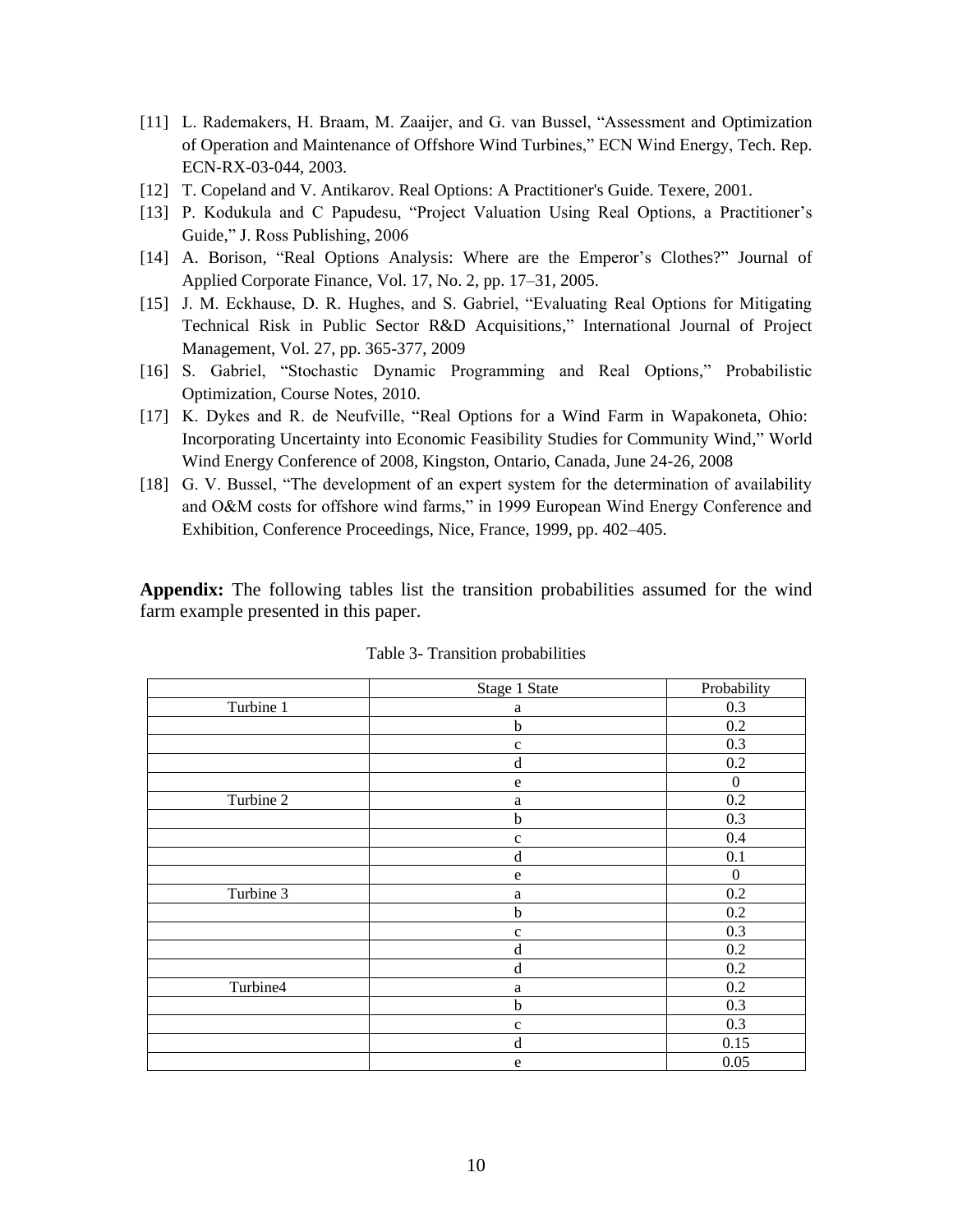|           | State at Stage 2 | Given Stage 1 | <b>Conditional Probability</b> |
|-----------|------------------|---------------|--------------------------------|
| Turbine 1 | a                | a             | 0.3                            |
|           | b                | a             | 0.4                            |
|           | $\mathbf{C}$     | a             | 0.2                            |
|           | d                | a             | 0.1                            |
|           | e                | a             | 0                              |
|           | b                | h             | 0.4                            |
|           | $\mathbf c$      | b             | 0.3                            |
|           | d                | b             | 0.2                            |
|           | e                | b             | 0.1                            |
|           | c                | $\mathbf{C}$  | 0.3                            |
|           | d                | $\mathbf c$   | 0.4                            |
|           | e                | $\mathbf{C}$  | 0.3                            |
|           | d                | d             | 0.4                            |
|           | e                | d             | 0.6                            |
|           | e                | e             |                                |

|           | State at Stage 2 | Given Stage 1 | <b>Conditional Probability</b> |
|-----------|------------------|---------------|--------------------------------|
| Turbine 2 | a                | a             | 0.3                            |
|           | b                | a             | 0.35                           |
|           | $\mathbf c$      | a             | 0.2                            |
|           | $\mathbf d$      | a             | 0.1                            |
|           | e                | a             | 0.05                           |
|           | b                | $\mathbf{h}$  | 0.2                            |
|           | $\mathbf c$      | b             | 0.3                            |
|           | d                | b             | 0.3                            |
|           | e                | b             | 0.2                            |
|           | $\mathbf c$      | $\mathbf c$   | 0.3                            |
|           | $\mathbf d$      | $\mathbf{C}$  | 0.3                            |
|           | e                | $\mathbf{C}$  | 0.4                            |
|           | d                | d             | 0.35                           |
|           | e                | d             | 0.65                           |
|           | e                | e             |                                |

|           | State at Stage 2 | Given Stage 1 | <b>Conditional Probability</b> |
|-----------|------------------|---------------|--------------------------------|
| Turbine 3 | a                | a             | 0.2                            |
|           | b                | a             | 0.3                            |
|           | b                | a             | 0.3                            |
|           | d                | a             | 0.15                           |
|           | e                | a             | 0.05                           |
|           | $\mathbf b$      | b             | 0.3                            |
|           | $\mathbf c$      | $\mathbf b$   | 0.4                            |
|           | d                | b             | 0.2                            |
|           | e                | b             | 0.1                            |
|           | $\mathbf{C}$     | $\mathbf{C}$  | 0.4                            |
|           | d                | $\mathbf{C}$  | 0.3                            |
|           | e                | $\mathbf{C}$  | 0.3                            |
|           | d                | d             | 0.5                            |
|           | e                | d             | 0.5                            |
|           | e                | e             |                                |